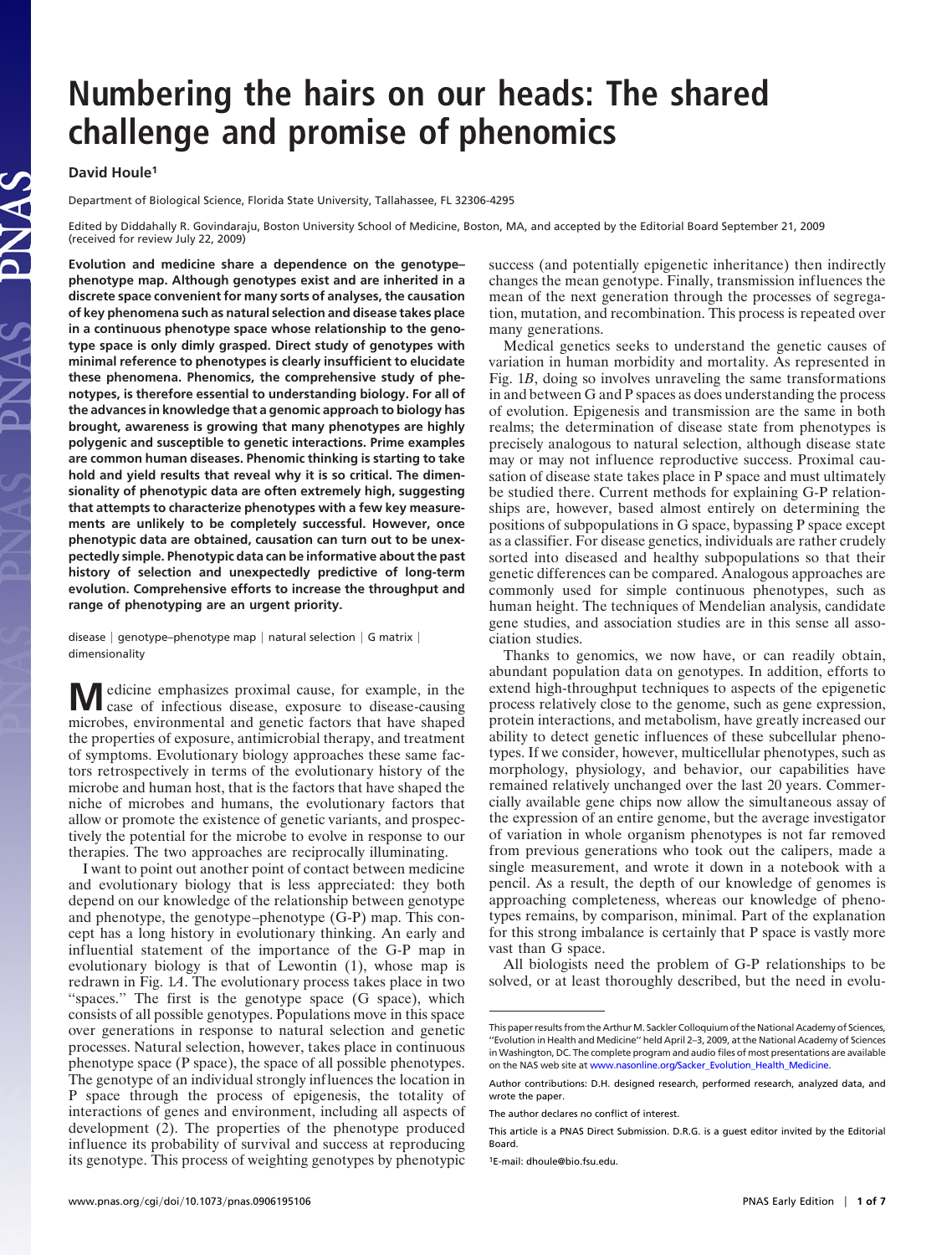

**Fig. 1.** G-P maps in evolution and medicine. Circles represent population mean genotypes and phenotypes, and arrows indicate the processes by which genotypic and phenotypic means are interconverted. (*A*) In the evolutionary realm, epigenesis (transformation  $t_1$ ) transforms genomic information into the whole-organism phenotype. Natural selection (transformation t2) alters the proportions of types within the population of phenotypes, potentially changing the phenotypic mean. This process alters the frequency of genotypes by transformation t<sub>3</sub>, the inverse of epigenesis. Finally, reproduction results in transmission  $(t_4)$  of genotypes to the next generation, possibly again altering the mean genotype as a result of mutation and recombination. This process is repeated over many generations, moving both the population genotype and phenotype through their spaces. (*B*) The medical realm shares the process of epigenesis  $(t_1)$ . Any influence of the phenotypes on the likelihood that an individual will be healthy or diseased is reflected in the mean phenotype of healthy  $(P_H)$  and diseased  $(P_D)$  individuals, in a process precisely analogous to natural selection. This differential sorting of genotypes depending on the phenotype they produce affects the genotypic means of healthy and diseased individuals through t<sub>3</sub>. Differences between healthy and diseased subpopulations in G space are detected in association studies. Proximal causation of disease is studied in the P space.

tionary biology is particularly acute, because no predictive science of evolutionary dynamics can emerge without such understanding. The study of natural selection is even more primitive than our knowledge of phenotypes, but only by combining a G-P map with detailed knowledge of natural selection can one predict what aspects of the genome can evolve in response. As of now, however, this effort is pinned to the type of association studies diagrammed in Fig. 1*B*, which rely on crude, simplistic phenotypic measures to categorize individuals, and conduct the remainder of the analysis in G space.

Does this relative lack of phenotypic information matter? There is a growing realization that phenotypically naive association studies are unlikely to explain more than a minority of genetic causation (3, 4). For some phenotypes, even driving an association project to complete description seems likely to give us a list of thousands of genes and perhaps millions of variants,

all with individually small effects. For these phenotypes we need alternative approaches to the G-P map.

Making sense of the evolutionary process requires that the phenotype as a whole be approached; understanding the causation of disease in human does as well. The large-scale study of high-dimensional phenotypes is phenomics; phenomics is the natural and inevitable complement to genomics. Implementation of a phenomic approach faces two critical challenges. One is obtaining comprehensive phenotypic data, and the second is learning how to use such data. The title of this article includes a quotation from Luke 12:7, where God is ascribed the power to evaluate the tiniest details of existence, not only to number the hairs of our heads, but to understand their meaning. Can we hope to do as well?

## **Studies in G Space**

The thrust of modern biology and much of medicine is that the most effective way to understand phenotypes, including disease state and mortality, is to understand how genes function. The assumption is that failures in gene function either directly cause failures of organismal function or mimic the effects of failures with other causes. For example, epidemiologists have explicitly turned to the concept of ''Mendelian randomization'' (5) to test hypotheses about even environmental causes of disease. This approach exploits genetic variants that manipulate the effective factor hypothesized to be responsible for altered risk. Because relatives that share exposure to environmental factors may nevertheless differ in their relevant genotypes, we may get a less confounded picture of causation. Furthermore, we know that virtually all common diseases show evidence of inheritance. As the human genome was being published, optimism that these genetic and genomic approaches would unravel the majority of disease causation ran high (e.g., ref. 6).

This G-space approach to disease has undoubtedly had great successes. As of June 2009, The Online Mendelian Inheritance in Man database (7) listed 2,908 disorders that can be traced to defects at particular human genes. More than 3,700 additional disorders show evidence for inheritance, although they have not yet been traced to a precise genomic location, so these numbers are very likely to continue to increase. If progress along these lines can continue, then maybe we do not need to worry about our relative inability to measure phenotypes.

The available methods for detecting genetic association have important limitations that give reason to doubt how far we can go in understanding phenotypic causation (8). For example, traditional Mendelian analyses of disease state have been supercharged by the availability of abundant markers, but require that the overall probability of disease in the random population be low, a set of candidate loci be in hand, and both the penetrance (probability of developing the disease state when the variant is present) and effect size (detectability of the disease phenotype) of an allele be very high. When these assumptions are met, first-degree relatives, such as siblings, of those with the disease are at a high relative risk of disease  $(\lambda)$ , and therefore have a high odds ratio (OR), a ratio of the probability of being affected when an allele is present to the probability of being affected when it is absent, which is typically approximately twice . Such analyses, therefore, only effectively uncover causation of rare syndromes that can be caused by single genes. Typical relative risk values for mapped Mendelian variants are well over 10. Some examples of Mendelian genetic diseases are cystic fibrosis ( $\lambda = 500$ ), phenylketonueria ( $\lambda = 500$ ), and sickle cell anemia ( $\lambda = 18$ ) (7).

The relative risks of common, chronic, and late-onset diseases are typically much lower. The two leading causes of death in the United States are heart disease and cancer (9), but the average  $\lambda$  for 28 types of cancer was just 2.2 (10), whereas a typical number for heart disease is 3 (for the presence of coronary artery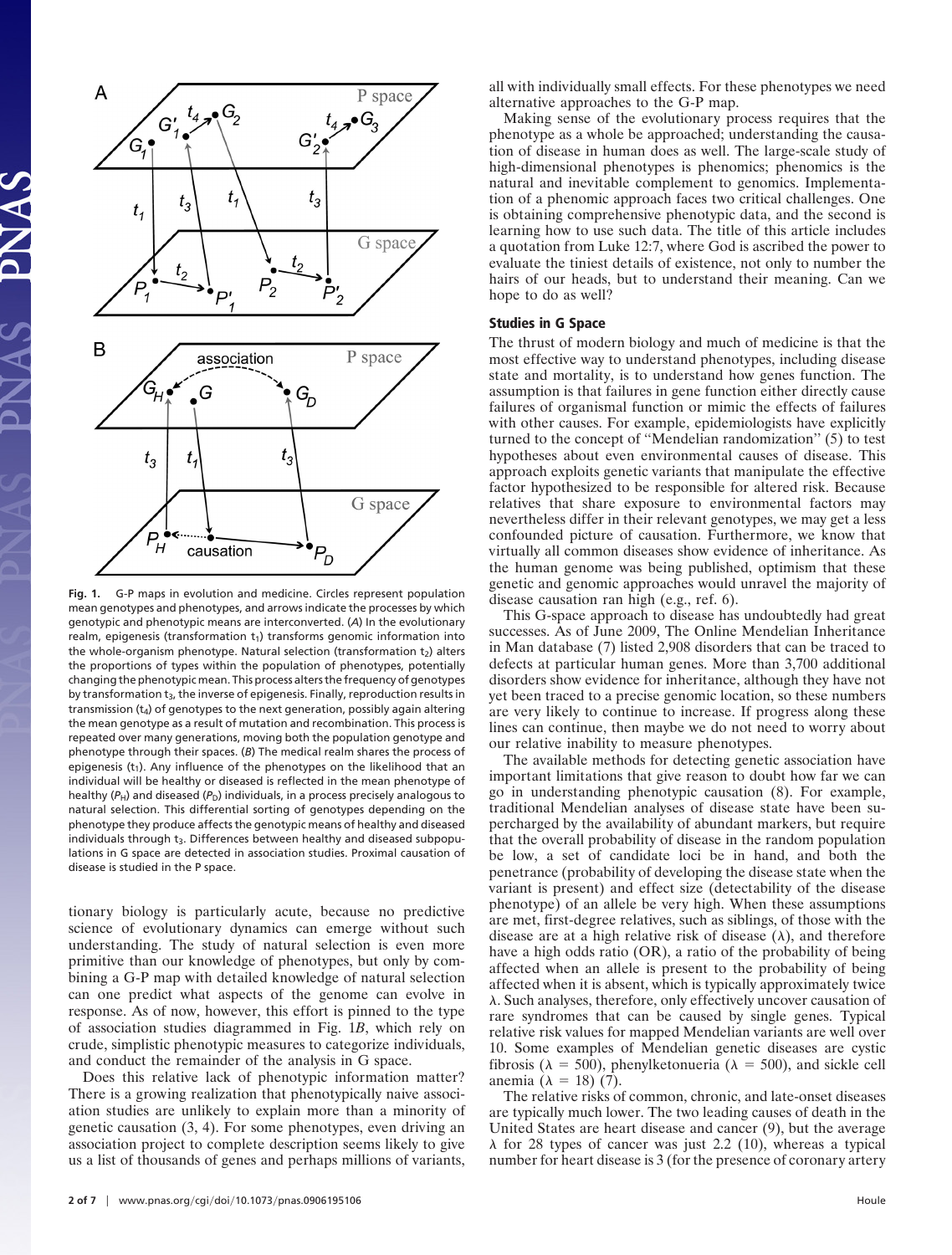disease in sibs of heart attack patients; ref. 11). Finding causation in such cases requires candidate gene or genomewide association (GWA) studies. GWA studies (e.g., ref. 12) are powerful when a causal allele is common enough to be present in multiple individuals in a sample and penetrance is as low as 10%, enabling alleles with small ORs of 1.1 or so to be detected, if sample size is very large. Common alleles, however, almost never have large effects (detected alleles usually have ORs between 1.2 and 1.5; ref. 8), and therefore explain little of the variance in disease. The candidate gene or ''rare variant'' approach intensively screens for variants in samples with and without the disease. Enrichment of rare variants in the diseased population, followed by verification that the function of the candidate gene is altered, indicates that altered function increases disease. Typical rare variants have ORs between 2 and 10 , but individually explain little of the variance in disease susceptibility because of their rarity. The discovery that de novo copy-number variants are commonly associated with disease in a wide variety of syndromes (see, e.g., refs. 13 and 14) provides hope that these readily detected mutations will lead us to large numbers of new candidate genes. The GWA and candidate gene approaches are now being brought together by intensive resequencing of case-control populations (see, e.g., ref. 15).

This combination of available techniques is thus incapable of detecting variants with low penetrance or those at loci that are not yet candidates. These classes of variation appear to be quite common as only a small proportion of the total genetic causation can so far be assigned to a genomic location in most syndromes (3, 4), a result that suggests that low-penetrance alleles explain a substantial proportion of disease susceptibility. One response to this problem is to improve our methods, by explicitly addressing the mechanisms of low penetrance, such as genotype– environment interaction and epistasis (16).

Evidence is strong, however, that these holes in our understanding signal a deeper problem that cannot be fully addressed by better association studies. A particularly revealing set of GWA studies recently discovered multiple new regions with effects on height in human populations (17–19). The total sample size of genotyped individuals over those three studies was  $\approx$ 85,000; each study accumulated large samples by combining data from many different GWA studies that incidentally recorded height. The studies collectively identified 52 loci that affect height, 40 of which were previously unknown. On one level, this result seems to confirm the usefulness of GWA studies (20), and each article proudly points out clustering of the associations near loci known to influence bone growth. The more important message, however, is the proportion of variation in height explained; the studies explain just 2.9%, 2.0%, and 3.7%, respectively of the variation in human height in populations of European ancestry. These figures suggests the distinct possibility that something approaching the entire genome is capable of influencing height (4), a conclusion supported by the finding that one-third of nonlethal mouse gene knockouts affect body weight (21).

Given these results, the goal of understanding GP relationships can probably advance only partway by association mapping. Many voices of caution have argued for a scaling back of the genomic rhetoric to match diminished expectations (8, 16). Others are ready to counsel that the entire enterprise of association mapping should be abandoned (e.g., refs. 3 and 22). To those focused on the overriding G-P problem the first response is eminently sensible, but unsatisfying, because it leaves no prospect of a solution. The second is defensible only if an alternative is available.

### **A Phenomic Alternative?**

Fig. 1 suggests a natural alternative to G space studies that incorporates some concepts from quantitative genetics and evolutionary biology. These concepts are relatively straightforward if a single trait is involved, whose value can be symbolized *p*, with population mean *P*. First consider the study of natural selection during evolution, represented in Fig. 1*A*. Fitness is a function of trait value,  $f(p)$ . When this function is standardized to a value of 1 at the population mean [i.e.,  $f(P_1) = 1$ ] the derivative at the population mean is the selection gradient,  $\beta$ . The gradient is approximated by the ratio between the covariance between f and p and the population variance in  $p$ ,  $\beta$  =  $COV_{f,P}/V_P$  (23), and gives the rate at which relative fitness changes for a unit change in the trait. It is readily estimated as the regression of relative fitness on trait value. The gradient allows the calculation of the change in mean phenotype after one round of natural selection ( $P_1$  and  $P_1$ ' in Fig. 1*A*) as  $P_1' - P_1 =$  $V_p \beta = COV_{f,P}$ .

A very similar approach could be used to examine the function expressing the change in disease (or health) probability as a function of phenotype f(*p*). In this case, the means of healthy and diseased individuals  $(P_H \text{ and } P_D; \text{ Fig. 1B})$  are readily calculated, and the gradients that transform the population mean to either  $P_H$  or  $P_D$  can be obtained as e.g.,  $\beta_H = (P_H - P)/V_P$ . This procedure is equivalent to using an indicator of disease state as an analog for fitness. For example, to obtain the health gradient  $\beta_H$  we could use an indicator, *x*, that has a value of 1 for a healthy individual and 0 in a diseased one. If the proportion of healthy individuals is *h*, regressing *x*/*h* on *p* gives the disease gradient that expresses the change in relative probability of health for a unit change in trait value. When a large change in disease probability occurs in the range of the data, logistic regression will provide a better estimate of  $\beta_H$  (24).

This thinking is most useful when generalized to multiple traits (25), that is to P space, where the phenotype is a vector **p**. The weighting function, f(**p**) (which can be either a fitness function or a disease function) is a multidimensional surface. The derivative of this function is a gradient vector  $\beta$  with elements that summarize the direction in which f(**p**) fitness or disease state probability increases the most rapidly. Quadratic (or even higher-order) terms can also be fit, capturing the curvature of f(**p**) around the population mean. The resulting matrix of quadratic terms is called  $\gamma$  (25).

Estimation of  $\beta$  and  $\gamma$  is by multiple regression and has the same advantages in this context as any other: if the function is well-behaved and the traits that actually cause the dependent variable to vary are in the analysis, the elements of  $\beta$  and  $\gamma$  will reveal the relative importance of each phenotype in determining the outcome. This could, for example, reveal which of a large number of possible phenotypes are most predictive of disease. If, however, some or all of the causal traits are missing from the analysis, because they are almost certain to be when only one trait is analyzed, the estimated  $\beta$  can underestimate or overestimate the importance of each trait, perhaps giving a misleading picture of which phenotypes matter (25, 26). Neither medical researchers nor evolutionary biologists currently have access to anything approaching complete phenotypic data, so full use of this approach awaits widespread implementation of phenomicscale measurements.

In the evolutionary realm, the results of natural selection are transmitted back to the genotypes passed on to the next generation. The process of epigenesis  $(t_1$  in Fig. 1) is to some degree indeterminate so individuals with the same genotype produce a variety of phenotypes. This variation itself may be partly predictable from the study of interactions between genotype and environment. As a result, some of the change in phenotype brought about by applying function f(**p**) is caused by the deviations of an individual from the average phenotype that its genotype would produce, and only some of the weighting function is transmitted back to G space in transformation  $t_3$ . The amount that is transmitted for a single trait is captured by the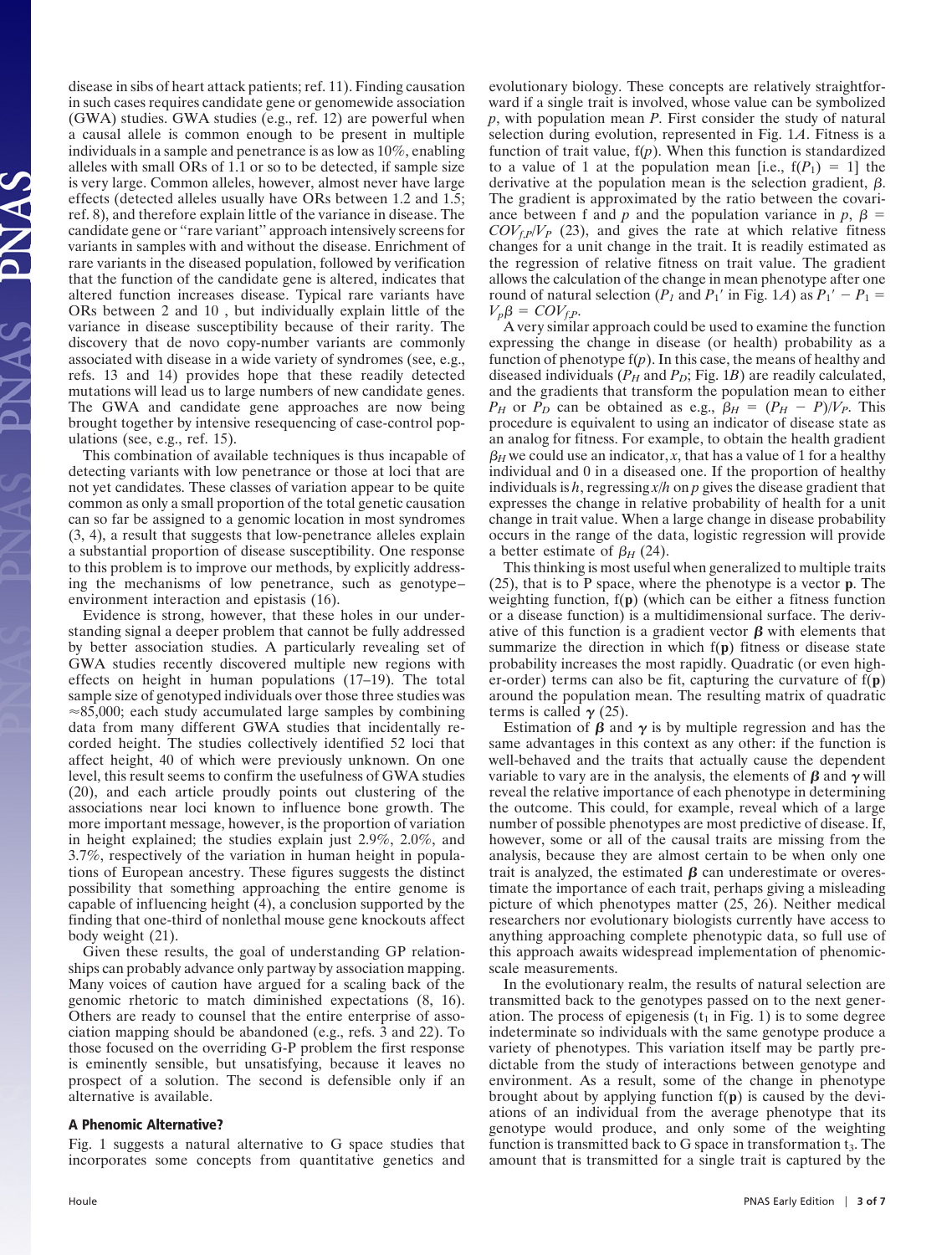additive genetic variance,  $V_A$ , which is that part of  $V_P$  that causes offspring to resemble their parents. The expected change in mean phenotype in a single trait between generations (neglecting the transformations caused by mutation and recombination, which are usually small) is then  $P_2 - P_1 = V_A \beta$ , which can be rearranged to give the more familiar form  $P_2 - P_1 = V_A$  $V_P$ <sup>*COV<sub>f,P</sub>* =  $h^2$ *S*. In the multivariate case, inheritance is captured</sup> by a matrix of variances and covariances, **G**, where the diagonal elements are the additive genetic variances for each trait, and the off-diagonal elements are the additive genetic covariances between the traits. The resulting transformation across generations is then  $P_2 - P_1 = G\beta$ .

#### **Steps Toward Phenomics**

Assessment of variation at a few locations in the genome was not enough to characterize location in G space, so we have turned to genomics. Similarly, the logic of natural selection and disease causation in P space makes clear that studying a few traits cannot be enough. In the last 10 years, calls for enhanced phenotyping have become increasingly common, although the logic behind these arguments has been varied and not always explicit (27–33). These calls have increasingly been taken up and led to concrete increases in our phenotyping ability (e.g., refs. 32 and 34–38) of differing scale and complexity.

Clearly, phenomic measurements must be extensive, covering many different aspects of the phenotype, such as morphology, behavior, physiology, etc. Less obviously, phenomics must also be intensive; that is, it must lead to detailed characterization of each major aspect of the phenotype. For example, the genetic variants that affect function of the human heart are very likely to have pleiotropic effects on other body parts and functions, calling for extensive measurements of other systems. In addition, the heart itself cannot be adequately characterized by a small number of summary parameters like cardiac output, but must be approached in terms of the full complexities of physiological capacities, morphology, etc., calling for intensive measurements of the heart. Phenomic efforts are rising to both challenges. For example, the mouse research community is adopting a standard set of protocols for extensive measurement covering many different aspects of the phenotype (37, 38), and intensive measurements of mouse morphology are being pursued by other groups (e.g., ref. 39). Most important, the mouse community is focused on associating this detailed phenomic data with particular genotypes and their recombinants.

An easy objection to putting resources into phenomics is that most of what we might measure may prove irrelevant. Although the genotype has a finite extent and discrete content and can therefore be measured exhaustively, the phenotype is both continuous in multiple dimensions and infinitely divisible in some dimensions. For example the state of the phenotype can be measured at an infinitely great number of time points. If the goal is exhaustive measurement of the phenotype, it will forever remain beyond our reach. Rather, the goal must be defined in terms of understanding. How intensively we need to measure the phenotype to achieve goals like understanding the proximate causation of natural selection or disease is an open question that must be addressed with respect to a particular goal, such as predicting susceptibility to a particular disease, or response to a particular selection pressure. Both the genotype and especially the phenotype are immensely complex; our hope must be that any particular problem becomes simpler when viewed from a favorable perspective. Buchanan et al. (22) nicely summarized this hope with the metaphor of an hourglass with the full genotype at one end and the full description of the phenotype at the other. In between, we hope, is the waist of the hour glass, where measurement of just a few key aspects of the organism (which could be any combination of genetic, environmental, and phenotypic measurements) are maximally informative about the



**Fig. 2.** Proportion of additive genetic variation on each principal component (PC) axis of the G matrix for three sets of morphological data: 30 measurements of baboon skulls (ref. 57 and C. Roseman, personal communication), 39 skull measurements of a combined estimate from two tamarin species, *Saguinus fusicollis* and *Saguinus oedipus* (refs. 58 and 59 and J. M. Cheverud, personal communication), and 12 *Drosophila melanogaster* wing vein intersections (42).

problem we want to address, for example, fitness or disease susceptibility. This task is to increase the range of data that can be applied to a problem in hopes that, once the key pieces are in hand, we can build simplified, but powerful, models of causation.

#### **Early Lessons from Phenomic Data**

Evolutionary biologists have been increasingly dealing with intensive datasets where a single aspect of the phenotype is subjected to detailed characterization, and the outcomes of these studies can give a taste of what we might learn by expanding such studies to more be more comprehensive. I discuss four areas where we can draw tentative conclusions not accessible from a genomic viewpoint alone.

**Phenotypic Datasets Have High Dimensionality.** Perhaps the largest class of highly multivariate datasets are obtained from studies of morphological form, assessed by means of the spatial locations of landmark points that are recognizable across a series of specimens or the curves that connect such points. In a relative handful of instances, such data have been subjected to a genetic analysis, in which the variation was partitioned into additive genetic variance and all other sources of variation. This process yields a **G** matrix with as many rows as the number of measurements, minus a few degrees of freedom for estimating the spatial orientation of each specimen relative to the others (40). When each **G** matrix is subjected to a principal components analysis (PCA), we can see just how much variation will be missed in studies that only measure of handful of traits. PCA rotates the **G** matrix to a new set of directions (the eigenvectors). Each direction has an amount of variation associated with it, its eigenvalue. The eigenvectors are chosen to maximize the range of the eigenvalues, so PCA allows us to measure the amount of variation in the least variable combinations of the original traits.

Three eigenvalue distributions are shown in Fig. 2, for measurements of baboon and tamarin and for *Drosophila* wing vein intersections. The analyses of these data remove size, leaving only variation in shape (41). On a log scale, the decrease in the amount of genetic variation in shape explained is approximately linear, suggesting an exponential distribution. What is most remarkable is how slowly the amount of variation falls from the *k*th most variable direction to the  $k + 1$ th direction. For the tamarin and baboon skulls, the variation falls by an average of 18% with each dimension, whereas for the flies it falls at the rate of 29% per dimension. No single summary measure can capture even 50% of the variation in the shape of these structures.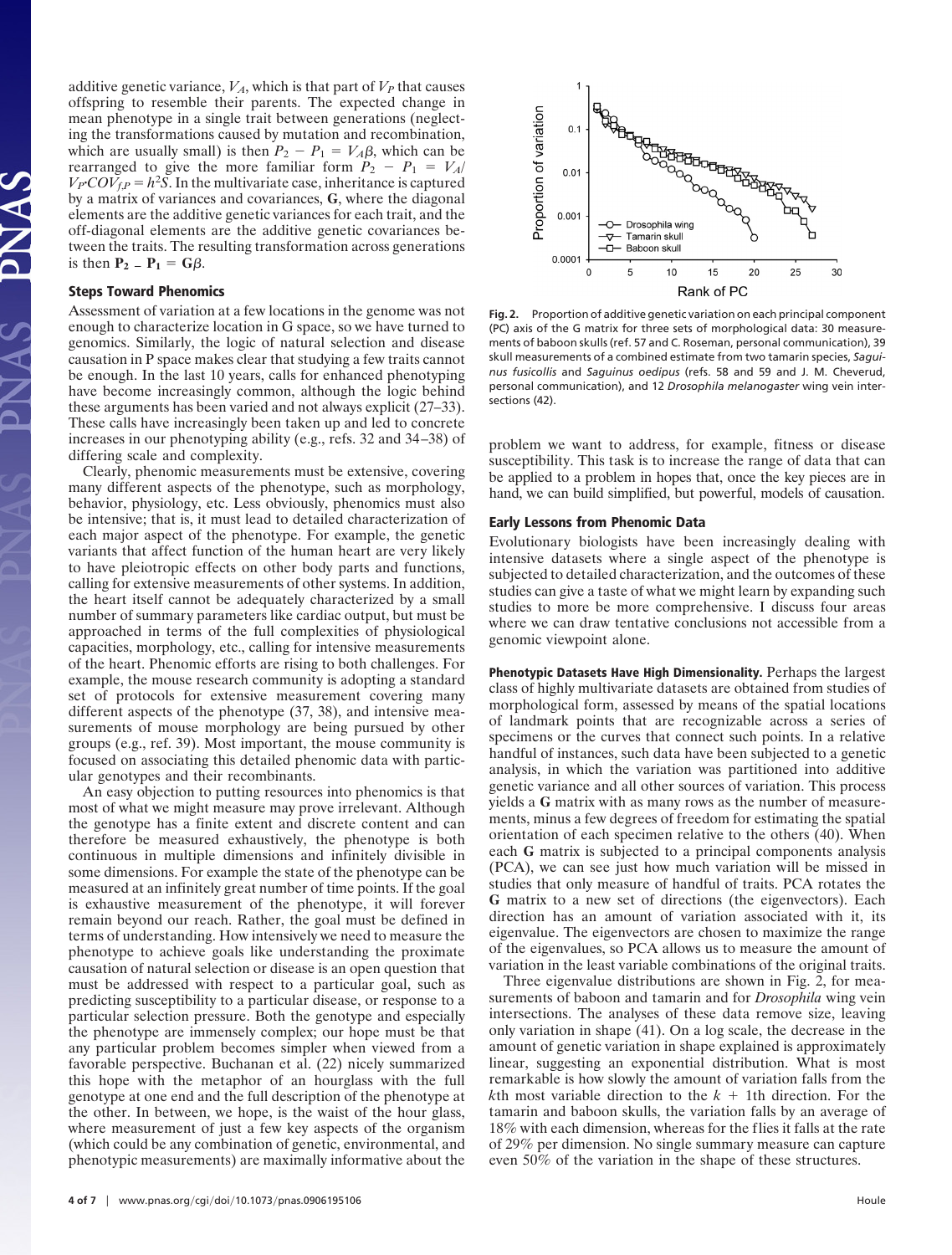A second question is just how many aspects of form must be measured to characterize the genetic variation fully, that is, what is the dimensionality of the genetic variation. The fly-wing study used a particularly large number of families (800) and individuals (17,000), and demonstrated that at least 17 of the 20 possible dimensions had significant genetic variation (42). Further analysis using a restricted maximum-likelihood approach (43) revealed significant variation in all 20 directions. No similar analyses of the primate skull datasets have been done, and the sample size in each of those studies was substantially smaller. Nevertheless, the overall pattern of decrease in variation is quite similar and suggests that the genetic dimensionality in each of these species is also quite large. Full characterization of the genetics of these phenotypes cannot be undertaken from a small sample of measurements.

**Studies of Selection Can Reveal That Only Some Combinations of Traits Are Important.** Although the dimensionality of genetic variation is high, the selection-gradient analysis described above may well turn up some low-dimensional combination of traits that predicts an important outcome, either fitness or disease. Such a result could potentially indicate the narrow waist of a causal hourglass  $(22)$ . The ability to attract a mate is an important component of fitness, and attractiveness can be readily assayed by directly observing matings, allowing selection gradient analyses to be performed. Blows and colleagues (44, 45) characterized the relative abundances of nine cuticular hydrocarbons (CHCs) in a population of *Drosophila serrata*, then compared the compositions of males to their success in competitive mating trials. The standardized selection gradient was extremely strong (change in relative fitness of  $76\% > 1$  SD change in the relative proportions of different CHCs), suggesting female preferences for higher proportions of several CHCs and antipathies toward others.

This logic of simplification extends to sets of phenotypes near a fitness optimum, where fitness decreases away from the population mean. In such cases, the important parameters are the quadratic coefficients in the  $\gamma$  matrix. These can be manipulated to allow interpretation, even in very high dimensional space (46). Brooks et al. (47) studied sexual selection on the calls of a cricket by synthesizing variation in five aspects of the call so that they could assess attractiveness of phenotypes not actually found in nature. They found that mate choice favored an intermediate optimum phenotype and that females paid strong attention to just two of the possible directions in P space. These cases suggest that a phenomic approach that begins with extensive and intensive measurements can then turn around to indicate some low-dimensional subset of these that is actually important in a particular context. The advantage of passing through a phenomic phase is that which combinations of traits are actually important is not apparent at the start.

**Studies of Selection Can Suggest Past History of Trait Evolution.** Both of the sexual-selection studies cited above went further and compared the pattern of selection on phenotypes to the pattern of genetic variation in the population studied. In each case, those aspects of the phenotype that were most strongly selected also had little genetic variation (45, 48). This pattern suggests a persistent mismatch between the phenotypes that females prefer and the ability of the males to produce them. The result is that the genetic consequences of female choice are very small; successful males are those that happen differ from normal in the favored direction, perhaps because they have experienced a favorable environment. Fig. 3*A* represents this relationship between population variation and selection schematically. The gray ellipse represents the expected phenotype (averaged over environmental factors) of the genotypes in the population. There



**Fig. 3.** Relationship between genetic variation in P space and the probability of disease or of fitness. Gray ellipses represent the distribution of genotypic variation in phenotype.  $+$  indicates the phenotype with the lowest probability of disease (or highest fitness), and the black lines are iso-lines that mark a particular level of probability of disease. (*A*) Constraints on the possible genotypes. The heavy diagonal line represents the constraint. A genotype above and to the right of this line cannot evolve. (*B*) Population mean is near the optimum, but mutation creates variation around that optimum. (*C*) A population in a novel environment, evolving toward a new optimum. (*D*) An aging population, where deterministic changes in phenotype caused by senescence drive the population away from the optimum.

is plenty of variation in the genetic basis of the phenotype, but it is oriented orthogonal to the direction of selection.

This finding suggests that the comparison of the pattern of genetic variation for phenotype with the probability of disease could be very informative about the nature of the genetic variation in human disease. If the contours in Fig. 3 are now taken to represent disease probabilities instead of fitnesses (with + indicating a healthy phenotype with low disease probability), several possible scenarios might be found. Fig. 3*A* would represent an outcome with low  $\lambda$ , such as our inevitable demise caused by aging. Mutation-selection balance might produce a distribution like that in Fig. 3*B*, where the population generally matches the optimum state, but individuals with extreme phenotypes have increased probability of disease. Note that this disease may not be the same in each direction. The emerging hypothesis that many psychiatric disorders represent overexpression or underexpression of continuous personality traits provides a possible example, in which deviation in one direction leads to autism and deviation in another leads to schizophrenia (49). Diseases of civilization might lead to a pattern like that in Fig. 3*C*, where there is ample variation that has not yet been removed by a long history of natural selection. In the environment of evolutionary adaptedness, the selective pattern on the same variation might have been like that in Fig. 3 *A* or *B*. The shift from those patterns to that shown in Fig. 3*C* would be caused by genotype– environment interactions that alter the relative consequences of genetic variation. A second kind of alteration in the probability landscape might occur with age. In this case, Fig. 3*B* might represent the probability landscape during the reproductive years, and Fig. 3*D* might represent the landscape in the same population at an advanced age.

**Genetic Variation Predicts Long-Term Evolution.** There are many reasons to believe that the genetic variation that segregates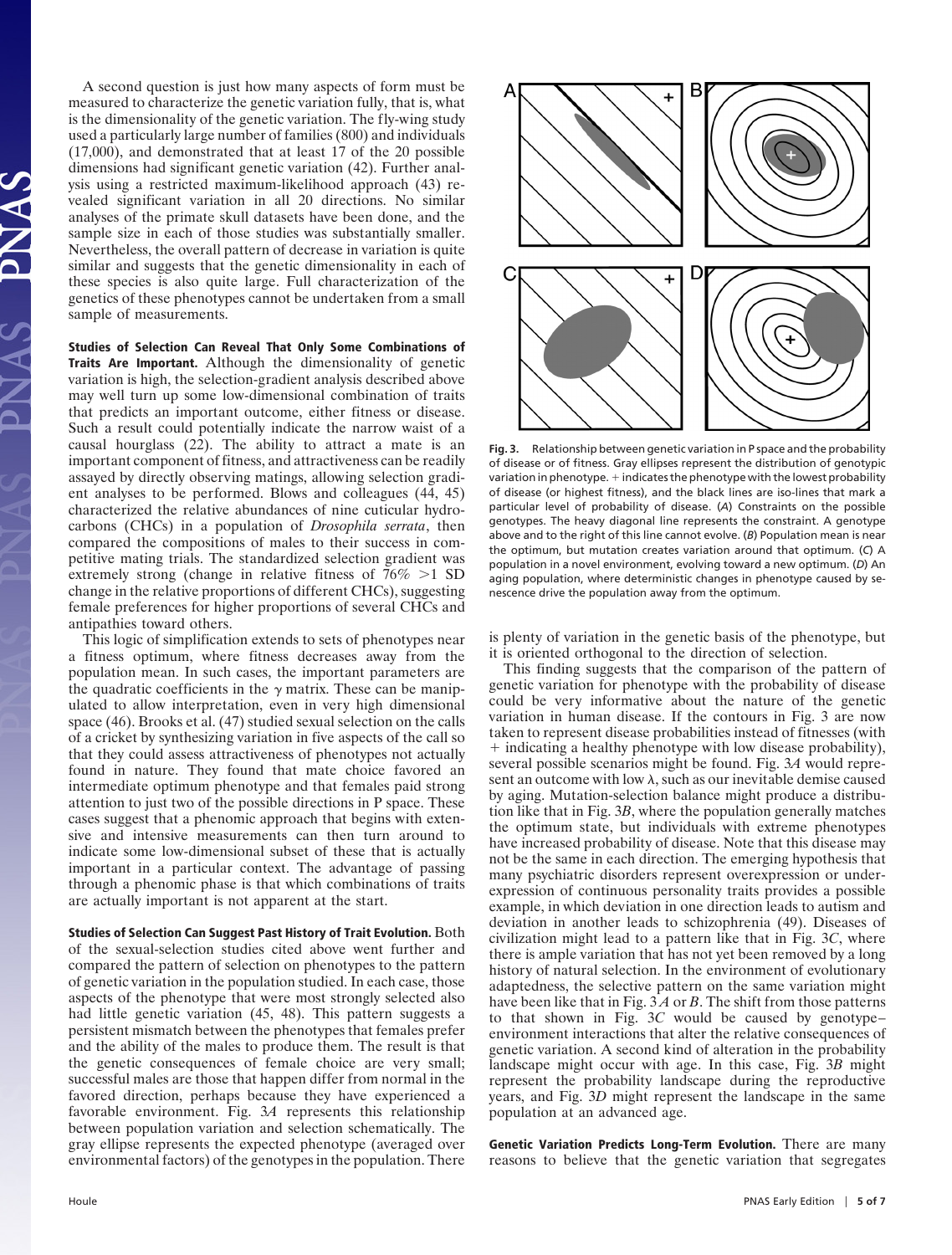within a population might be irrelevant to long-term evolution. For example, most variation could be in the form of unconditionally deleterious mutations destined for quick elimination from the population, and conversely those rare mutations that will lead to major phenotypic changes might not be polymorphic for long. Contrary to this expectation, comparison of standing genetic variation in phenotype with patterns of among-species divergence suggests the relationship can be reasonably strong. Most work along these lines has relied on the relationship between the direction with the most genetic variance in P space, the first eigenvector of **G**, called **gmax**, and the direction of evolutionary change (50). In most cases, the angle between these directions is less than expected under random models of change. Recent work has widened the scope of such comparisons to include all possible directions in multivariate P space, and here again those directions that show evolutionary change tend to have the most variation (51–53). The existence of relationships between variation and evolution suggests that the variation present in populations reflects deep conserved properties of the G-P map in ways that are not fully understood.

#### **Phenomics: What Needs To Be Done**

The foremost reason that G space is the favored locale for G-P studies is clear: ''Collecting phenotypic data . . . is expensive and time consuming  $\ldots$  " (54). Fifty years ago few could have imagined how our ability to obtain molecular data would increase; 20 years ago few could have imagined the scale at which we can now collect genomic information; 10 years ago few anticipated that genome-scale data could become as cheap as it now is. A key to this set of transformations was the vision of the Human Genome Project, which brought intellectual, technical, and financial resources to bear on genomes. Now is the time for a phenome project bringing the same kinds of gains in throughput and economic efficiency to the study of the phenotype.

Many biologists share my enthusiasm for the prospects of phenomics. There are increasing numbers of self-described phenome projects that should be wholeheartedly supported. The most useful of these take advantage of species where differentiated genotypes already exist as a scaffold onto which phenotype information can be added (37–38, 55). Inspection of the details of these projects, however, reveals that they are makeshift, shoestring operations compared with the magnitude of the challenges. We are pursuing phenomics as a piecemeal, smallscience endeavor.

The need for a bigger-science approach is most apparent in the development of high-throughput approaches to phenotyping. To take one example, imaging is an extremely promising source of phenotypic data. The analysis of images should be generalizable across many different organisms and many different sorts of phenotypes (morphology of course, but also flows, spatial locations of metabolites, etc.). To maximize throughput, one would obviously optimize hardware for rapid, repeatable imaging, but also optimize specimen handling, automate phenotyping in software, and solve database issues to allow the handling of the massive amount of data that would result, among other challenges. The efforts of biologists who exploit imaging for pheno-

- 1. Lewontin RC (1974) *The Genetic Basis of Evolutionary Change* (Columbia Univ Press, New York).
- 2. Waddington CH (1942) The epigenotype. *Endeavor* 1:18–20.
- 3. Weiss KM (2008) Tilting at quixotic trait loci (QTL): An evolutionary perspective on genetic causation. *Genetics* 179:1741–1756.
- 4. Goldstein DB (2009) Common genetic variation and human traits. *N Engl J Med* 360:1696–1698.
- 5. Davey Smith G, Ebrahim S (2003) Mendelian randomization: Can genetic epidemiology contribute to understanding environmental determinants of disease? *Int J Epidemiol* 32:1–22.
- 6. Blangero J (2004) Localization and identification of human quantitative trait loci: King Harvest has surely come. *Curr Opin Genet Dev* 14:233–240.

typing always far short of these ideals, however. Biologists use a huge variety of different, often ad hoc techniques for dealing with such data. In many cases, automation is restricted to use of a computer mouse. Sophisticated approaches are often applied to reduce the complexity of the phenotype measured to just a few dimensions, rather than to acquire intensive phenotypic data. My own approach to *Drosophila* wing measurement (34) reduces handling time of a live specimen to about a minute for all operations, but could readily be improved in various ways. For example, the low resolution and depth of field in the images prevents us from characterizing the cells and hairs clearly visible on the wing; the software we depend on was written to recover the locations, but not the thicknesses of veins. Because we already have an immobilized specimen, why not characterize body parts other than the wing?

The fundamental problem for phenomics is that the need for expertise is truly transdisciplinary (33). We need engineers, computer scientists, mathematicians, and statisticians as much as all flavors of expertise in biology (56). The time for the Human Genome Project did not arrive until fast and inexpensive methods were developed. Coordinated. large-scale efforts to develop such approaches are what is currently missing from phenome efforts. As in the case of images, general approaches to phenotyping applicable across many organisms are surely possible for groups with the right expertise.

Therefore, although biologists continue valuable piecemeal efforts toward phenomics, we need large-scale efforts with the following aims: (*i*) further development of robust, general highthroughput phenotyping techniques; (*ii*) combined sequencing and phenotyping efforts that expand from the handful of genotypically controlled model systems, such as mice, to encompass natural population variation; and (*iii*) further development of analytical approaches that can use high-dimensional genotypic, endo-phenotypic, and end-phenotypic data to generate wellsupported hypotheses for further testing.

Short of the ideal project outlined above, humans are clearly the one outbreeding species where the prospects for informative phenomics are the greatest. We have the peculiar tendency to measure our own species obsessively; the biomedical community is the one best positioned to provide the most complete phenomic data. The ultimate reward is to understand the G-P maps needed to turn biology and medicine from descriptive to predictive sciences.

We did not begin to study genomes because we care about genotypes; we study genomes because we care about phenotypes, the health and well-being of humans and the diversity of life on Earth. Now is the time to begin to take the study of the phenotype as seriously as we take the study of the genotype. We must number, locate, and measure even the hairs of our heads, the details of the phenotype, so that we can understand which of those details matter.

**ACKNOWLEDGMENTS.** I thank the organizers Randy Nesse and Raju Govindaraju for the invitation to participate in the symposium, Charles Roseman and Jim Cheverud for sharing unpublished data, and Stevan J. Arnold and an anonymous reviewer for detailed comments. This work was supported by National Science Foundation Grants DEB-0344417 and DEB-0129219 and the National Institutes of Health through National Institutes of Health Roadmap for Medical Research Grant U54 RR021813.

- 7. McKusick-Nathans Institute of Genetic Medicine (2009) OMIM: Online Mendelian Inheritance in Man. Available at www.ncbi.nlm.nih.gov/sites/entrez?db=omim. Accessed June 30, 2009.
- 8. Bodmer W, Bonilla C (2008) Common and rare variants in multifactorial susceptibility to common diseases. *Nat Genet* 40:695–701.
- 9. Kung H-C, Hoyert DL, Xu J, Murphy SL (2008) Deaths: Final data for 2005. *Nat Vital Stat Rep* 56:1–121.
- 10. Goldgar DE, Easton DF, Cannonalbright LA, Skolnick MH (1994) Systematic populationbased assessment of cancer risk in first-degree relatives of cancer probands. *J Nat Cancer Inst* 86:1600–1608.
- 11. Pohjola-Sintonen S, Rissanen A, Liskola P, Luomanmaki K (1998) Family history as a risk factor of coronary heart disease in patients under 60 years of age. *Eur Heart J* 19:235–239.